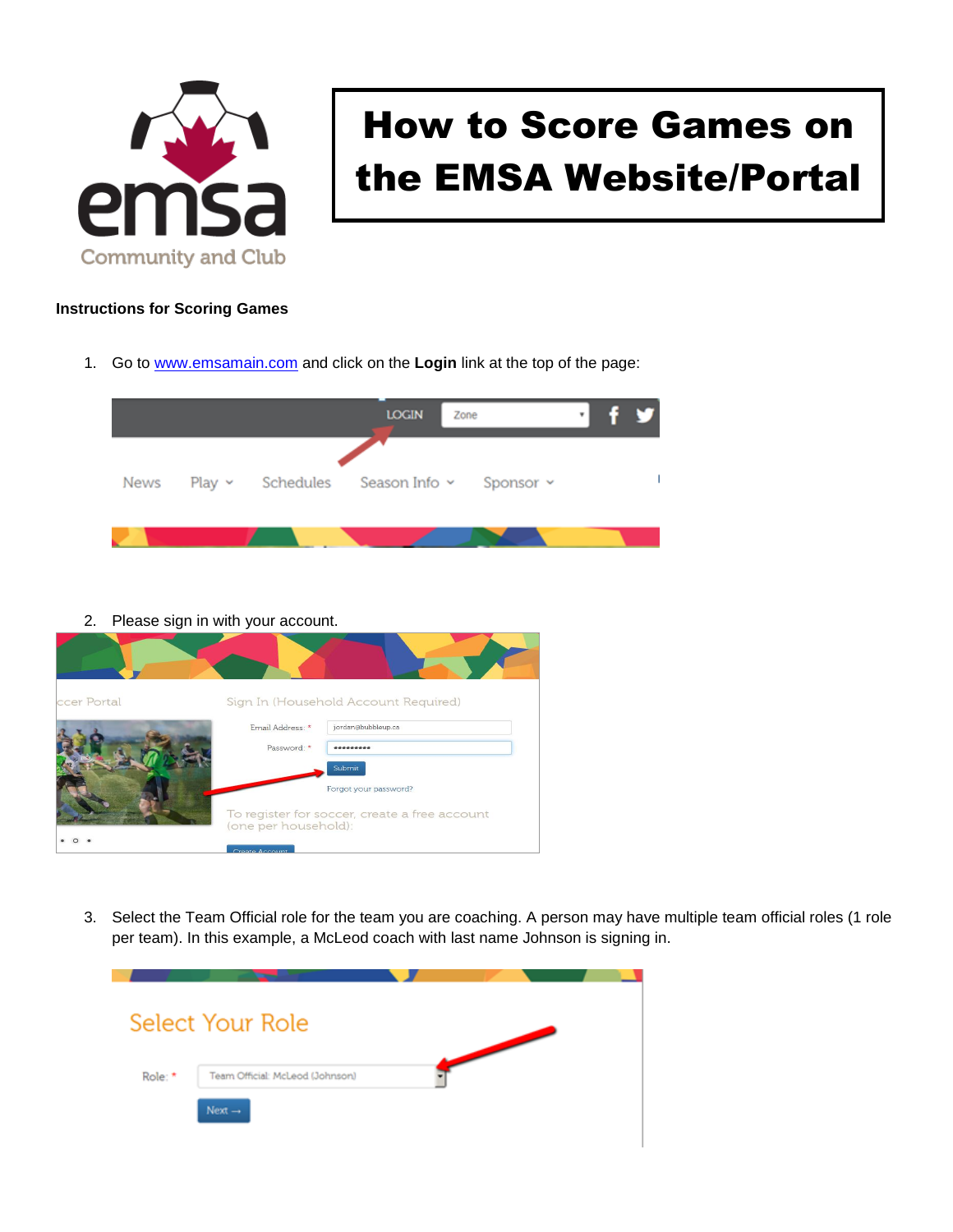4. Once signed in, you will be redirected to the Team Official Control Panel. Click the **Manage Score/Games** button.



5. On the Manage Scores/Games screen, you will see a list of all games for your team. Once a game is ready to have a score recorded, an edit pencil button will be available. Click the edit pencil button.

|           | <b>TSA</b> Soccer          |                         |                      |              |                              |             |               |   |
|-----------|----------------------------|-------------------------|----------------------|--------------|------------------------------|-------------|---------------|---|
| -------   | Home / Manage Scores/Games |                         |                      |              |                              |             |               |   |
|           |                            | Manage Scores/Games     |                      |              |                              |             |               |   |
| DATE      | <b>TIME</b>                | <b>HOME TEAM</b>        | <b>VISITING TEAM</b> | <b>SCORE</b> | FIELD                        | <b>TYPE</b> | <b>STATUS</b> |   |
|           |                            |                         |                      |              |                              |             |               |   |
| MO Nov 09 | 7:30 pm                    | Beverly Heights (White) | McLeod (Johnson)     |              | West Soccer Centre Field #4  | <b>REG</b>  | Scheduled     |   |
| MO Nov 02 | 8:00 pm                    | McLeod (Johnson)        | Fraser (White)       |              | Tri-Leisure Centre Field #1  | REG         | Incomplete    | ∕ |
| MO Oct 26 | 7:00 pm                    | McLeod (Johnson)        | Baturyn (Kerr)       | $2 - 3$      | South Soccer Centre Field #2 | EXH         | Complete      |   |
| MO Oct 19 | 6:00 pm                    | McLeod (Johnson)        | Lago Lindo (Smith)   | $6 - 0$      | South Soccer Centre Field #1 | EXH         | Complete      |   |

6. On the Score Game form, complete the required fields by entering the home team score and the away team score.

| Score Game          |   |             |
|---------------------|---|-------------|
| McLeod (Johnson): * | 2 | (Home Team) |
| Fraser (White): *   |   | (Away Team) |

'n

7. Lastly, please submit feedback regarding the referee officiating of the game. There are 6 questions to be completed and an option to provide comments. **THIS IS OPTIONAL and does not need to be completed if you would prefer not to.**